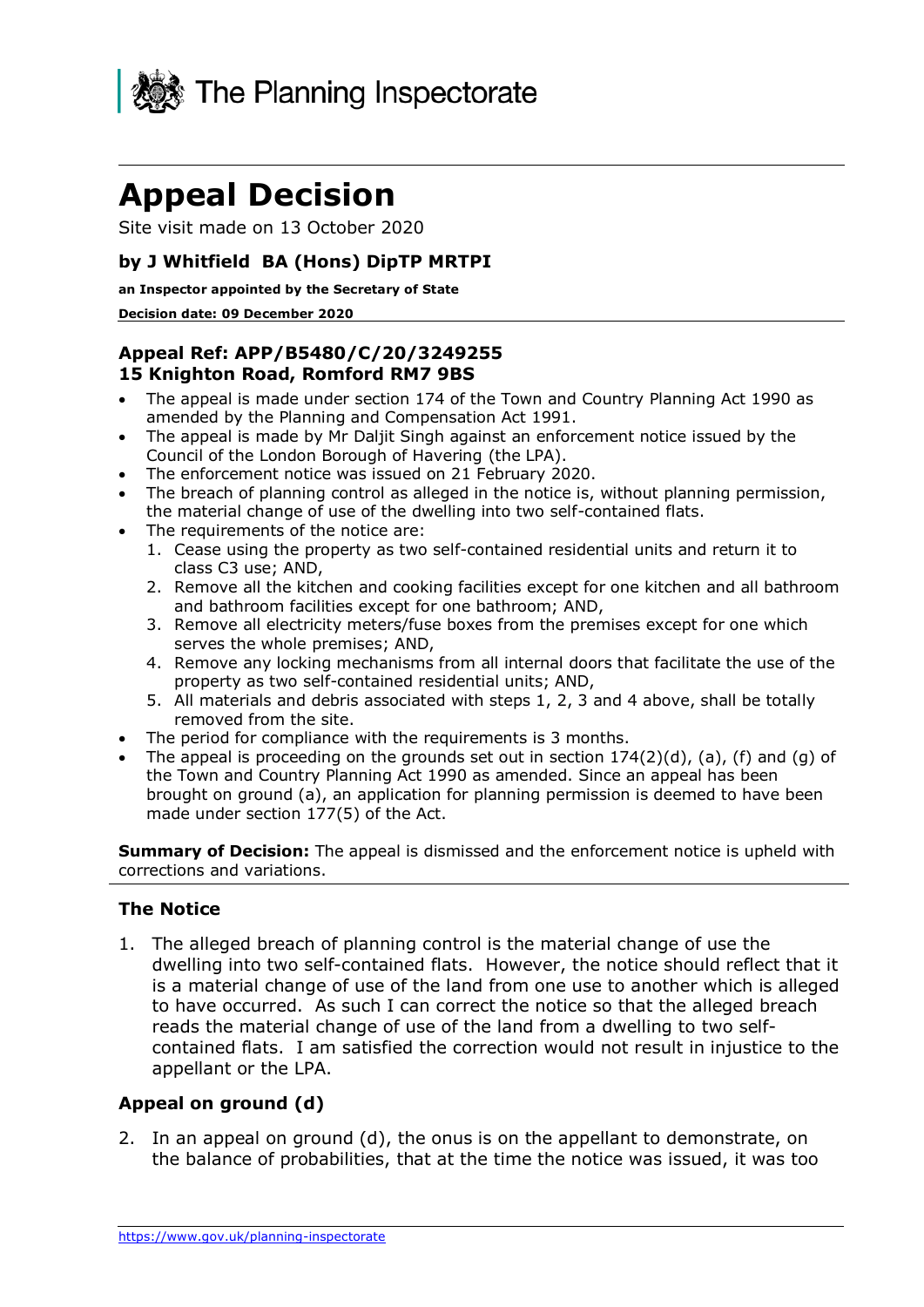late to take enforcement action in respect of the alleged breach of planning control.

- control. 3. Section 171B(2) of the 1990 Act sets out the relevant time period for taking enforcement action in the case of a breach involving a material change of use of any building to use as a single dwellinghouse is four years. Case law has established that the four year period applies to a material change of use by the sub-division of a residential building. Building is defined in section 336(1) of the 1990 Act as including any part of a building and flats are dwellinghouses for the purposes of the Act.
- 4. As a result, for the development to be immune from enforcement action, it is necessary for the appellant to demonstrate, on the balance of probabilities, that the use of the land materially changed to a use as two self-contained flats on or before 21 February 2016 and the use continued for four years thereafter.
- 5. In assessing when the time period will begin to run in such circumstances, case law has established that it is necessary to look at the physical works - the date the premises were capable of providing viable facilities for living and when the use actually commenced, rather than the date the works were completed. It is a matter of fact and degree as to when the change of use occurs. Relevant considerations may include the former use of the building, the physical state of the building at the relevant date, the actual use of the building at that date, the intend use and the chronology.
- 6. The LPA's officer report indicates that assured shorthold tenancies dated 11 June 2012 and 5 May 2014 have been provided by the appellant, although these are not before me. In any event, these tenancies are said to be for the ground floor flat only. They do not therefore provide sufficient evidence to show that between June 2012 and May 2014 the first floor was occupied as a separate unit of residential accommodation and thus that a material change of use from a single dwellinghouse to two dwellinghouses had occurred.
- 7. The LPA indicates that at that time of a subsequent visit to the property on 5 August 2015 the ground floor flat was in place, but the first floor was still undergoing refurbishment and was not occupied at the time. The LPA's officer report notes there was no kitchen on the first floor at the time. Whilst I have not been provided with any detailed notes or photographs from the visit, no evidence to the contrary has been provided by the appellant.
- 8. Thereafter a planning application<sup>1</sup> was submitted to the LPA on 5 November 2015 seeking planning permission for the conversion of the existing dwelling to two, one-bedroom flats. Planning permission was refused on 8 November 2016. There is no clear, evidenced indication from either party that the development occurred before the LPA refused the application.
- 9. The LPA goes on to state that at a visit to the property on 18 May 2018 and again on the 22 May 2018 the internal layout was the same as that shown on the proposed plans in the 2016 application although there is no indication that the property was in use as two flats. Indeed, the Council indicates that the appellant confirmed at that visit that the entire property was being occupied by a single extended family. Whilst no notes or photographs of the visit have been provided, again I have no contradictory evidence from the appellant.

<sup>1</sup> LPA Ref: P1518.15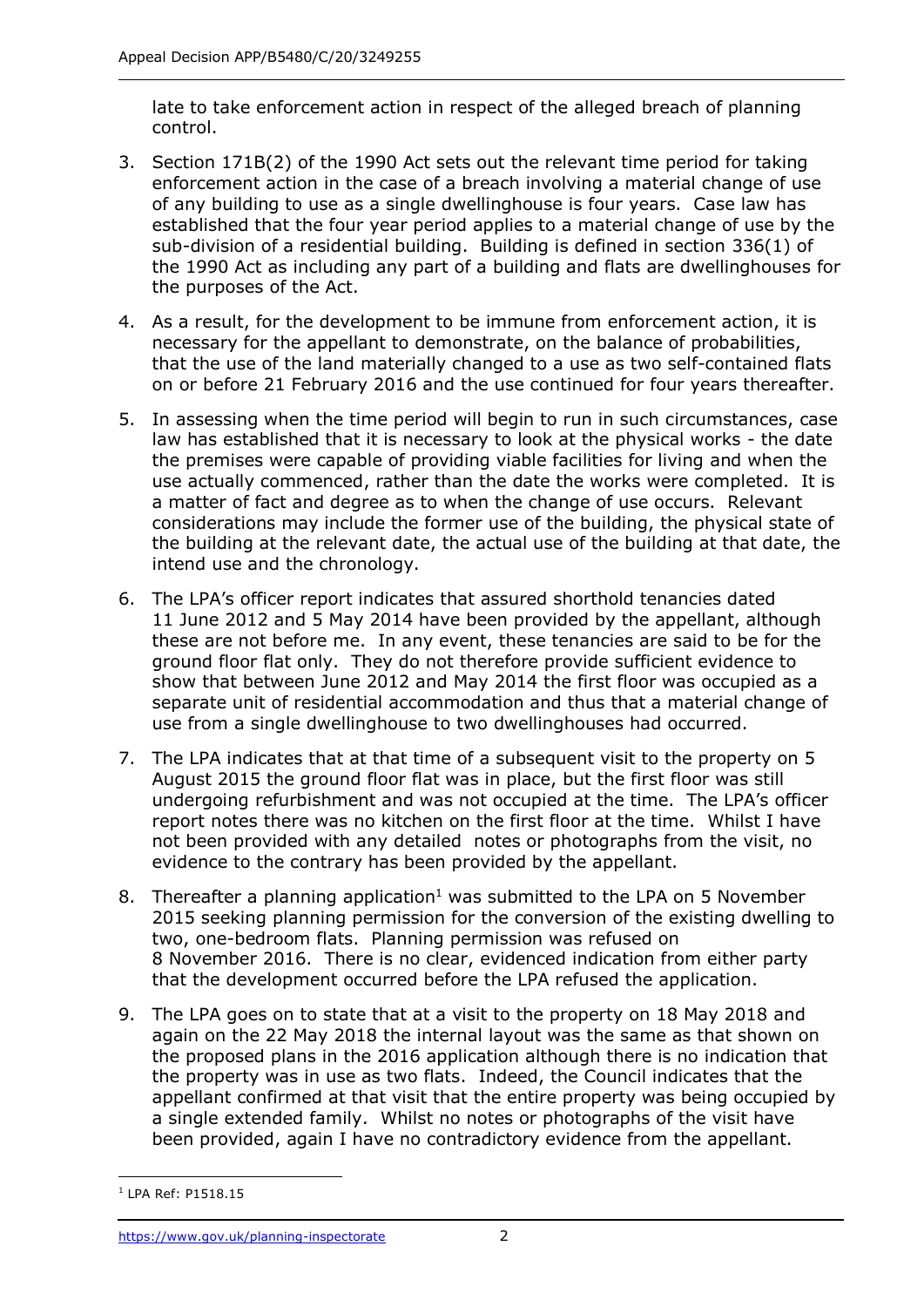- 10. The appellant indicates that he has forwarded evidence to confirm the dates of when the first floor dwelling was previously occupied and confirmation from the architect that the property layout included the first floor kitchen, prior to his site survey conducted on the 15th October 2015. However, there is no such information before me. Beyond the appellant's written statement, I have been provided with excerpts of two emails. One of which from the architect has no content, the other from the builder simply sets out the dates the application was submitted and determined. Beyond the appellant's statement there is very little other evidence before me. I cannot therefore agree with the appellant that there is strong evidence that the property had been converted prior to the application being submitted.
- 11. The appellant states that if there are specific contract period or statements needed to support the appeal, they will be provided if the documentation required is clearly specified. However, the onus of proof in an appeal on ground (d) rests on the appellant. It is not for the LPA or indeed the Planning Inspectorate to suggest what evidence is required in support of an appeal.
- 12. Taking into account all the evidence before me, I consider that it has not been demonstrated, on the balance of probabilities, that the use of the land materially changed to a use as two self-contained flats on or before 21 February 2016 and continued for four years thereafter.
- 13. The appeal on ground (d) therefore fails.

# **The appeal on ground (a)**

## *Main Issues*

14. The main issues are:

- • whether the development will provide acceptable living conditions for existing and future occupiers with regard to internal and external space;
- • the effect of the development on the living conditions of neighbouring occupiers with regard to noise and disturbance;
- the effect of the development on highway safety; and,
- • the effect of the development on the character and appearance of the area.

## *Existing and Future Occupiers*

- 15. Policy 3.5 of the London Plan<sup>2</sup> sets out that LPA's should seek to ensure that new development reflects the minimum space standards set out in the Technical Housing Standards - Nationally Described Space Standard 2015 (NDSS) and Table 3.3 of the Policy.
- 16. The appellant indicates that the flats provide 35m² of floor space. Nevertheless, it appears from the plan provided and the floor space annotations that only the first floor flat provides 35m², the ground floor flat achieves 38.4m² excluding the communal hall. Whilst Table 3.3 indicates that staircases should be counted within the figure, the staircase in this instance lies outside of the entrance to the ground floor flat itself and is annotated as a

 $2$  The London Plan: The Spatial Development Strategy for London, consolidated with alterations since 2011 (2016)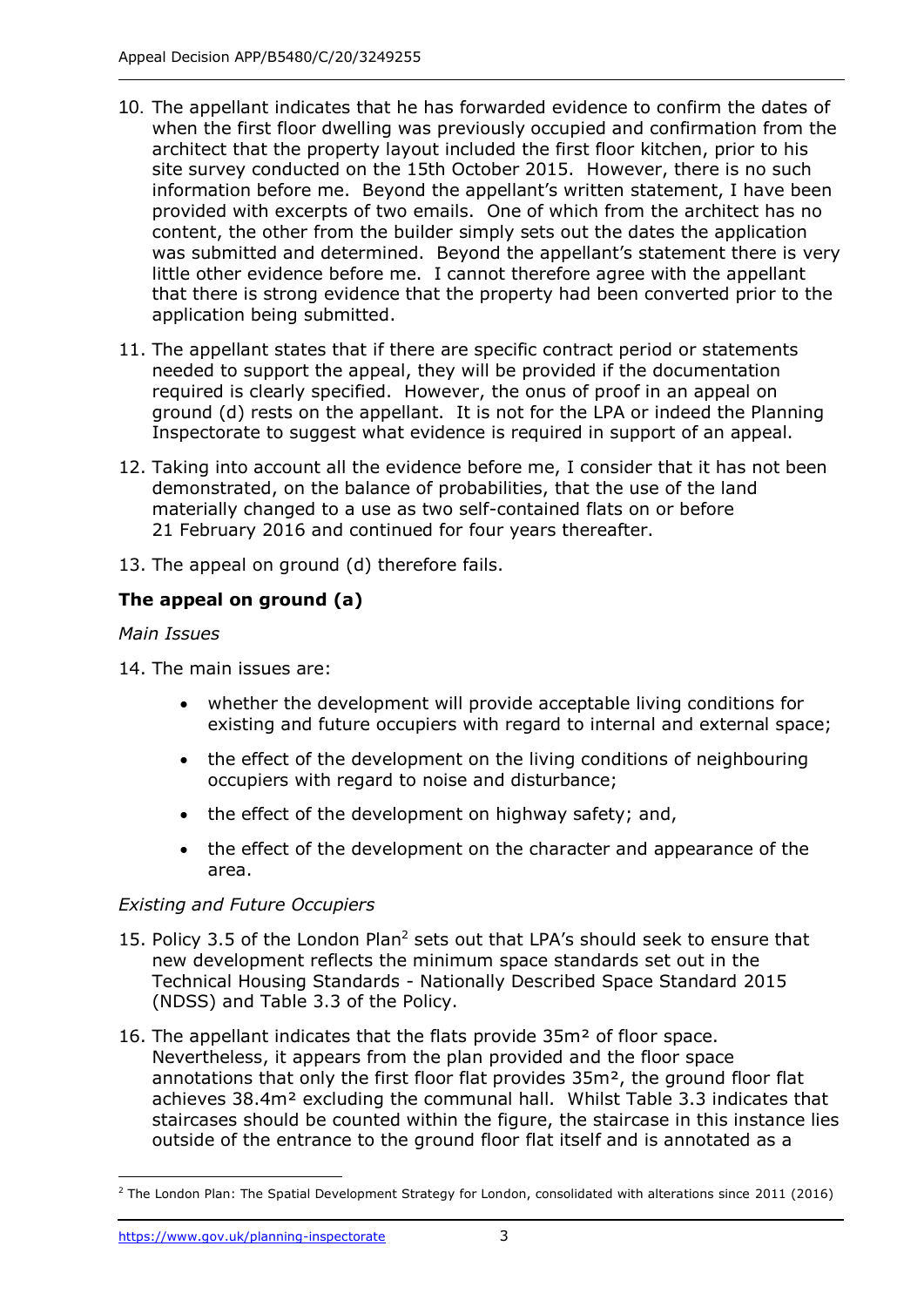communal hall. The NDSS also makes clear that gross internal area (GIA) figure is taken from the external walls and party walls within flats. I therefore the ground floor flat, in contrast to the hallway calculation for the first floor flat which lies within the entrance to the flat and provides circulation between the consider it reasonable to omit the communal hallways figure from the GIA of rooms therein.

- 17. I note that the layout of the flats has been configured to maximise the use of floor space by creating individual room sizes which comply with the required standards. However, the NDSS and Table 3.3 of Policy 3.5 require a minimum floor space of 39m² for 1 bedroom, 1 person single storey dwellings with bathrooms. I saw from my site visit that both flats had bathrooms rather than shower rooms. On that basis, the first floor flat falls 4m² short of the required minimum standard. At more than 10%, I consider that the shortfall is material and cannot be considered to be minor or inconsequential.
- 18. Whilst the shortfall of 0.6m² in respect of the ground floor flat could be considered to be minor, the cumulative shortfall across both flats results in constricting the amount of floor area available for movement around the internal space. I saw from my site visit that is has resulted in an internal living space which feels unacceptably cramped. In this regard I do not consider the flats to be functional or fit for purpose.
- 19. Moreover, whilst there is a reasonably size rear garden at the property, I saw from my visit that only the ground floor flat has access to it. No outdoor space is provided for the first floor flat. As a result, occupiers of the first floor flat will be unduly affected by their inability to have access to any private outdoor space for exercise or relaxation.
- 20. I conclude, therefore, that the development will fail to provide acceptable living conditions for existing and future occupiers of the flats with regard to internal and external space. Consequently, the development is in conflict with Policies DC4 and DC61 of the Havering Core Strategy and Development Control Policies of existing dwellings will only be granted where it provides a suitable degree of amenity space and meet the needs of people of all ages. There will also be conflict with Policy 3.5 of the London Plan. The development would also fail to adhere to the guidance set out in the Havering Design for Living Residential Design Supplementary Planning Document 2010 which states that all new dwellings should have access to high quality and usable amenity space that is not overlooked from the public realm. Development Plan Document (2008) (the CS) which state that the subdivision

## *Neighbouring Occupiers*

- 21. The Council's principal concern derives from the relationship between rooms in the flats and those of the adjoining property. CS Policy DC4 states that planning permission will only be granted for the subdivision of existing dwellings provided the living rooms of the new units do not abut the bedrooms of adjoining dwellings.
- 22. In this instance the parties indicate that the living rooms of both flats will abut bedrooms in the adjacent property which is 13 Knighton Road. Whilst I note the appellant's point that no objections have been received from the neighbouring occupiers, the development nevertheless results in an increased risk for the harmful transmission of noise from the living rooms of the flats to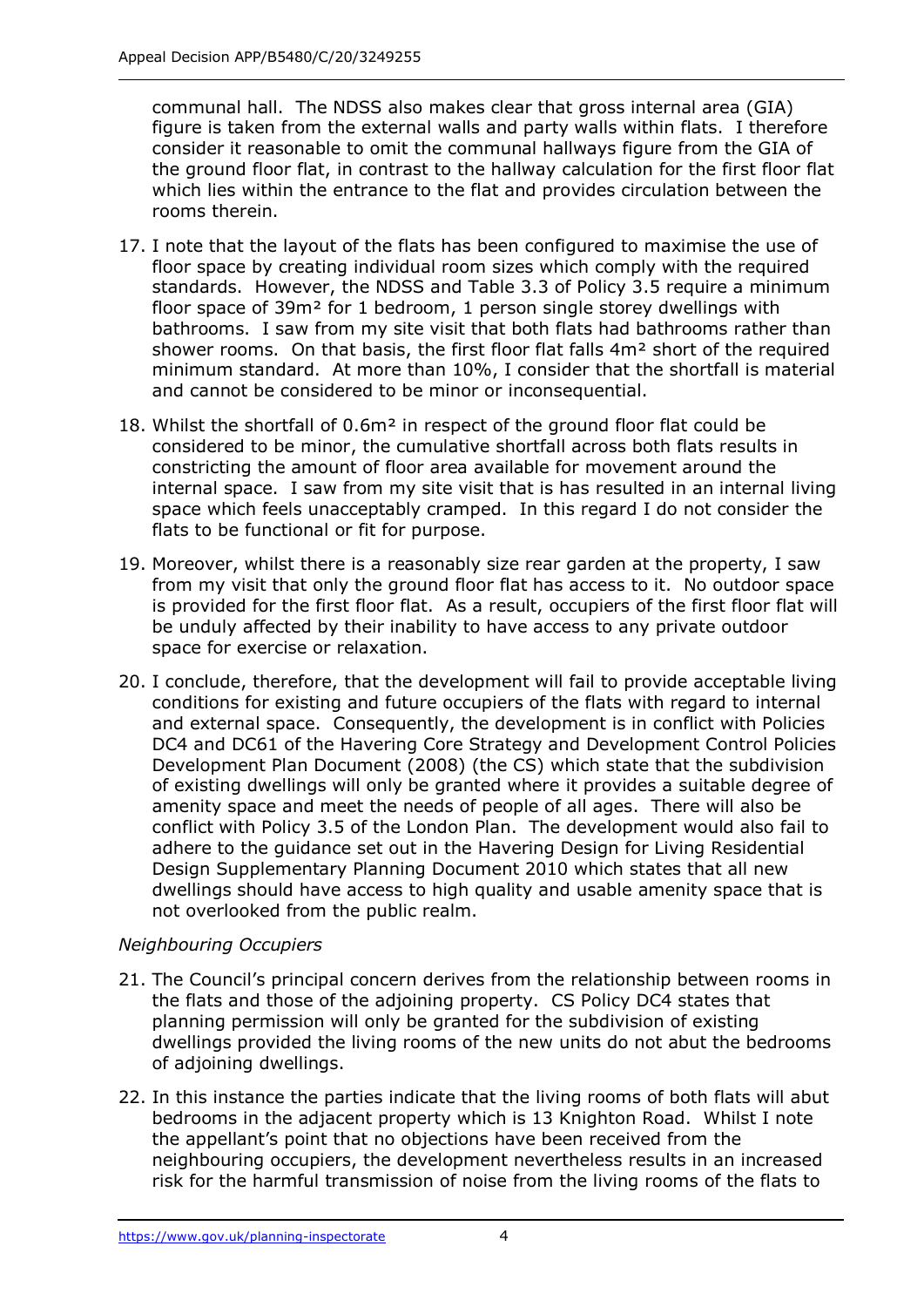the bedrooms adjacent. There is a risk that such noise could occur at times when adjoining occupiers would have reasonable expectations for quiet in order to sleep. In the absence of any measures put forward by the appellant to reduce any potential noise transmission, I cannot come to the view that the impact on the adjacent occupiers would be acceptable.

 23. I conclude, therefore, that the development will likely have a harmful effect on the living conditions of neighbouring occupiers, with regard to noise and disturbance. Thus, the development will conflict with CS Policy DC4 as well as CS Policy DC61 which states that planning permission will not be granted where the proposal has unreasonable adverse effects on the environment by reason of noise impact.

#### *Highway Safety*

- 24. The development does not provide any off-street parking spaces. I saw from my site visit that formal on-street permit parking spaces are provided on either side of Knighton Road. The proposal would increase demand for on-street parking by the introduction of an additional dwelling to the street. I nevertheless saw from my site visit that there were spaces available in close proximity to the appeal property. Whilst my observations were only a snapshot of a particular time of day, I have no evidence that they were anything other than representative of typical highway conditions.
- 25. Moreover, I have no evidence from the LPA that there are particular issues with congestion or accidents resulting from on-street parking on Knighton Road. congestion or accidents resulting from on-street parking on Knighton Road.<br>Indeed, I saw from my site visits that traffic volumes and speeds are generally low in comparison to main routes such as London Road. Furthermore, whilst the site has a comparably low PTAL rating of 2, it nevertheless lies within a very short walking distance of bus routes, with Romford station less than 1 mile away. On that basis, I am satisfied that the additional on-street parking demand arising from the development will not result in unacceptable overspill on adjoining roads.
- 26. I conclude, therefore, that the development will not have a harmful effect on highway safety. As such, it will comply with CS Policy DC4 insofar as it states that the subdivision of existing dwellings will be acceptable where residents are able to park without detriment to highway safety, as well as Policy DC33 of the CS which states that car parking provision should not exceed the maximum standards set out in Annex 5.

## *Character and Appearance*

 27. The LPA's reasons for issuing the notice indicate that an inadequate provision of amenity space results in a cramped development of the site which is detrimental to the character of the area. However, whilst the lack of outdoor space provision for the first floor flat has a detrimental impact on the living conditions of its occupiers, the development has not result in any significant physical increase in the footprint of the property. External alterations are minimal and there is little discernible physical difference between the use of the property as a single dwellinghouse and its use as two flats. The provision of two residential properties is in keeping with the predominately residential character of the area.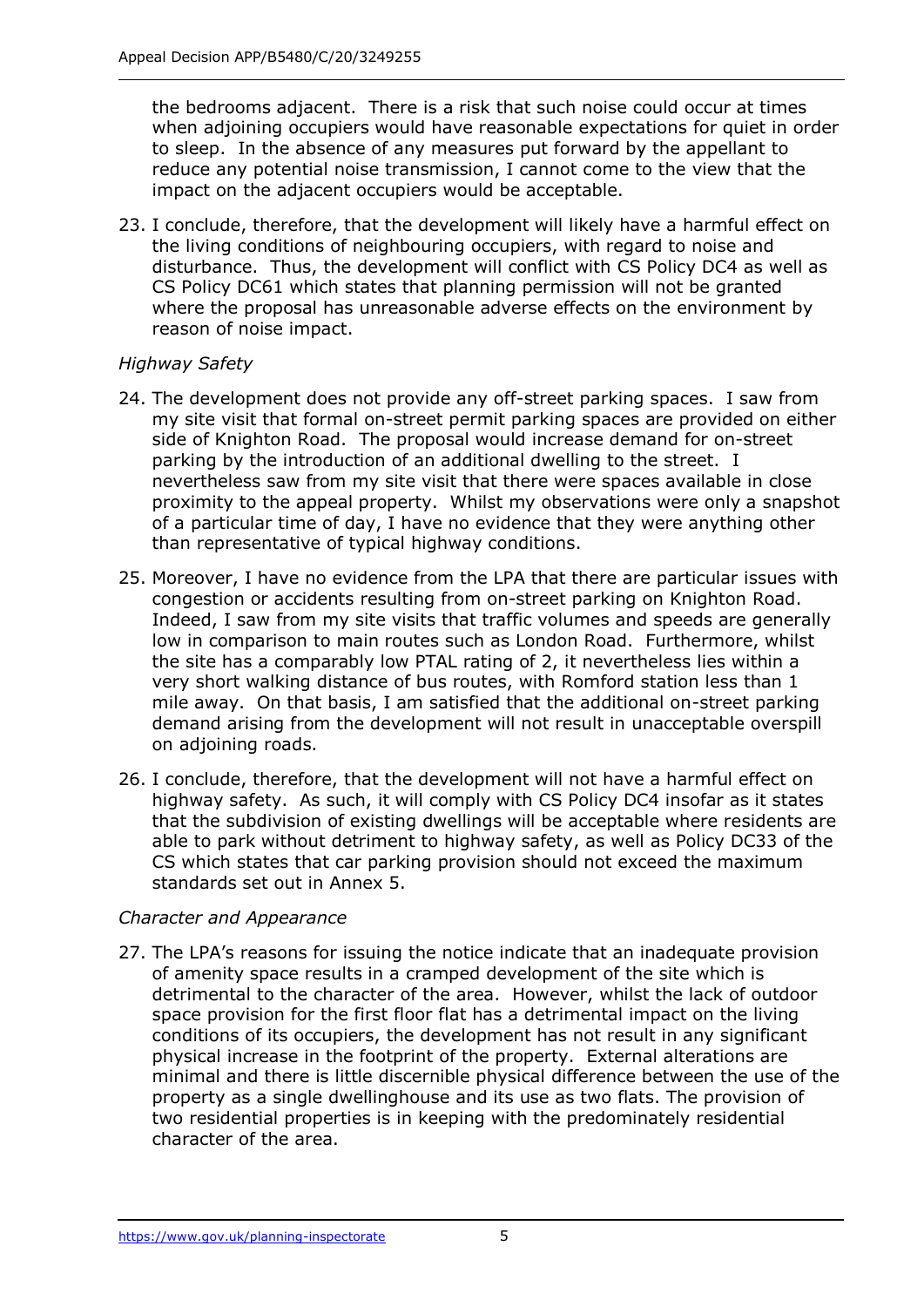28. I conclude, therefore, that the development will not have a harmful effect on the character and appearance of the area, in accordance with Policy DC4 and DC61 of the CS insofar as they state such developments will be allowed where there is no conflict with surrounding uses and where they maintain the character and appearance of the local area.

## *Alternative Scheme*

- 29. The appellant has suggested an alternative development which he believes will overcome the planning harm. It is said that the appellant would revise the current layout of the flats, erect a first-floor extension and revise the garden access.
- 30. In the absence of any details of the proposed alternative, I cannot come to the conclusion that such matters would overcome the planning harm.
- 31. In addition, section 177(1)(a) only affords the power to grant planning permission for those matters alleged in the enforcement notice, either in whole or in part. Again, in the absence of any details of the proposed details, I cannot conclude that the alternative would form part of the matters as enforced against. As a result, I cannot under the appeal on ground (a) and the deemed application, grant planning permission for the alternative scheme put forward by the appellant.

## *Conclusion*

- 32. Whilst I have found there would be no harm to highway safety or the character and appearance of the area, I have found the development will result in harm to the living conditions of existing and future occupiers of the flats, as well as neighbouring occupiers. They are the prevailing considerations in this instance.
- 33. Therefore, for the reasons given above, I conclude that the appeal on ground (a) should be dismissed.

# **The appeal on ground (f)**

- 34. An appeal on ground (f) is made on the basis that the requirements of the notice exceed what is necessary. Section 173(4) of the 1990 Act sets out the purposes which an enforcement notice may seek to achieve. They are either (a) remedying of the breach of planning control or (b) remedying any injury to amenity which has been caused by the breach.
- 35. Section 173(4) is clear that a notice can remedy the breach of planning control by either: making the development comply with the terms of any planning permission; by discontinuing the use of the land; or, by restoring the land to its condition before the breach took place.
- 36. The requirements of the notice are to cease the use of the property as two self- contained residential flats and return it to a C3 use, as well as remove all but one of the kitchens, bathrooms, electricity meters, fuse boxes and all locking mechanisms on the doors. I am therefore satisfied that the purpose of the notice falls within section 173(4)(a) of the 1990 Act on the basis that it seeks to restore the land to its condition before the breach took place.
- 37. The appellant's main argument on the appeal on ground (f) is that he could undertake an alteration to the current layout of the flats, erect a first-floor extension and revise the garden access. However, such matters would not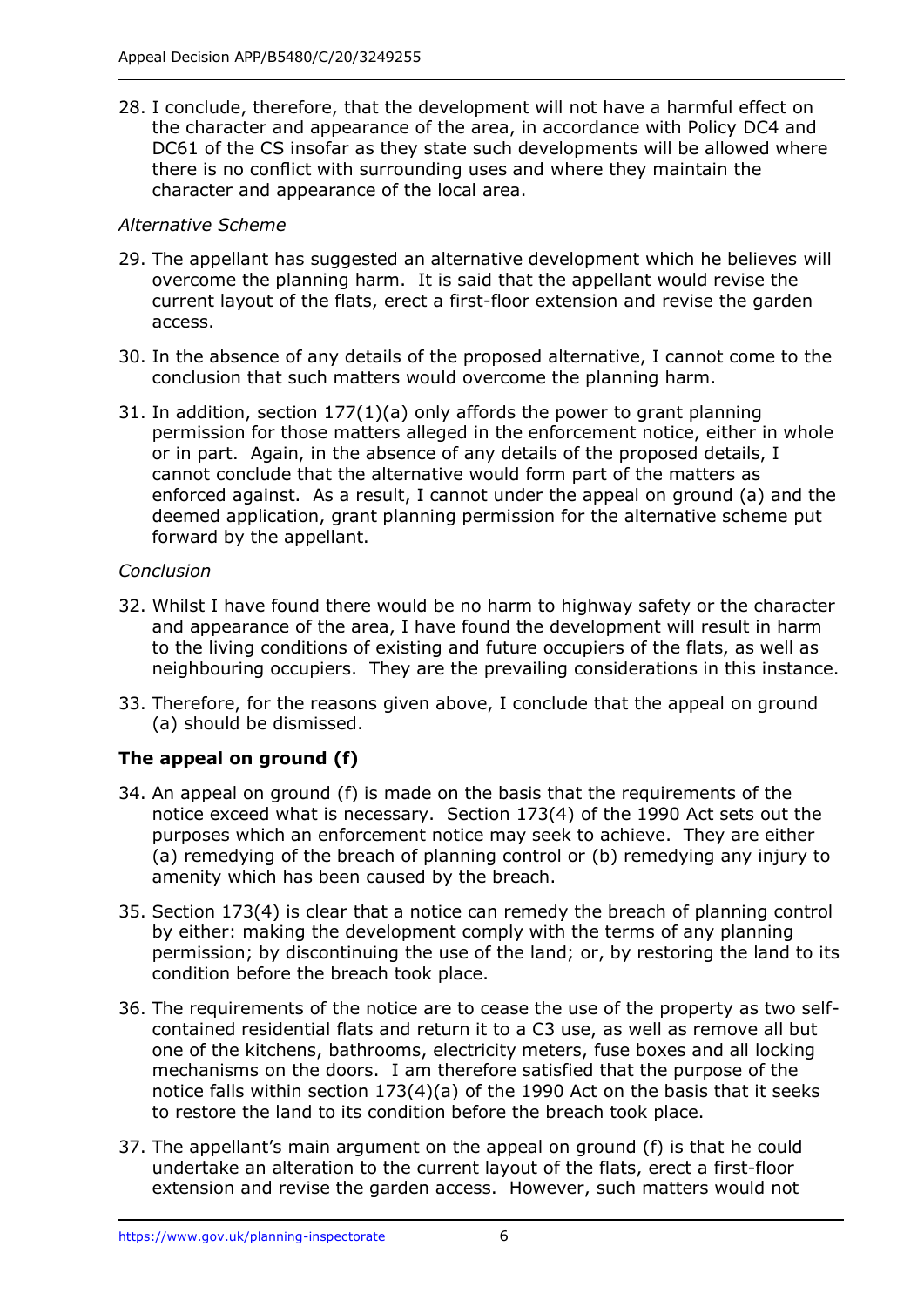remedy the breach of planning control. Moreover, whilst it is incumbent on me to consider alternatives to complete cessation which would overcome the planning harm at less cost or disruption to the appellant, as set out in the appeal on ground (a), the absence of details regarding the alternative means I cannot conclude that it would suitably overcome the planning harm. As such, I am unable to vary the requirements accordingly.

- 38. Nonetheless, the notice requires the recipient to return the property to a C3 use. A requirement simply to cease the use is sufficient to remedy the breach. A positive requirement to restore the use to a single dwellinghouse is excessive. On that basis I shall vary the notice to delete the words "and return it to a class C3 use". I am satisfied no injustice to the LPA or appellant would arise.
- 39. The appeal on ground (f) therefore succeeds to a very limited extent.

## **The appeal on ground (g)**

- 40. An appeal on ground (g) is made on the basis that the time period for compliance with the requirements of the notice is excessive.
- 41. The notice provides a compliance period of three months. The appellant indicates a time period of nine months would be needed to serve notice on the current occupiers and make the property vacant on the basis of the current restrictions in respect of the Covid-19 pandemic. An additional three months would then be needed to undertake the works.
- 42. I agree it would be unreasonable for the works to be carried out whilst the existing tenants are in residence and three months would be a reasonable timeframe for the works to be carried out.
- 43. However, I have no tenancy agreements or other evidence before me which shows the requisite notice period to be given. The appellant indicates that tenancy agreements can be provided if requested, however, the onus is on the appellant to provide the evidence to support his case. In the absence of any tenancy agreements I cannot be certain what period of notice the existing tenants have to vacate the premises.
- 44. Nevertheless, I agree that three months seems an unduly short period time to allow residents to vacate the property and find alternative housing elsewhere in the present circumstances of the Covid-19 pandemic. Whilst reopening of some businesses and the housing market has occurred, circumstances in respect of restrictions, both on a national and regional scale, continue to be fluid, with restrictions being tightened and eased on a continuous basis as a response to the pandemic.
- 45. Taking into account the timeframes necessary for occupiers to vacate the property and for the works to be done, I find a nine month compliance period would appropriately balance the need for expediency in overcoming the planning harm whilst ensuring existing occupiers would not be unduly affected. Such a time period would also provide an opportunity for the appellant to discuss with the LPA in more detail the alternatives he has suggested in this appeal.
- 46. The appeal on ground (g) therefore succeeds to an extent.